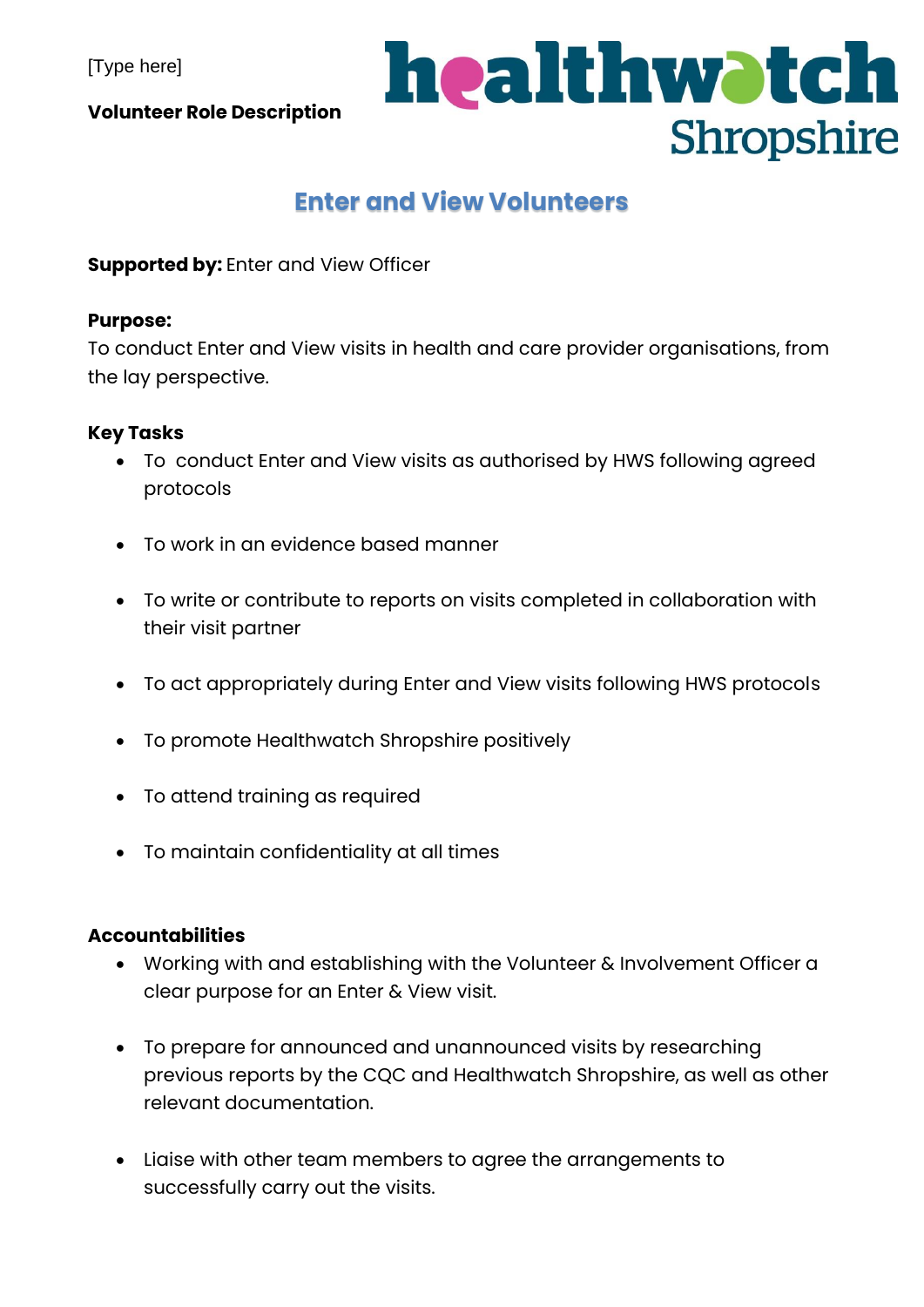

- Observe and note the nature of the health and care service provided by the service provider.
- Talk with service users about their experience of the service they are receiving.
- Talk with, when appropriate, friends and/or family members about their views of the service provided.
- Talk with, when appropriate, staff, about their experience of working with the provider.
- Discuss and agree key observations with team member/s, and provide summarised feedback to the service provider at the end of the Enter & View visit.
- Write up report and submit to the Volunteer and Involvement Officer.
- Take part in Team Meetings.

#### **Context**

- Visits will always be undertaken in pairs or in a team.
- Preparation and planning should account for Service Users needs providing support to patients with a range of conditions that may include, for example, learning difficulties, terminally ill, elderly, disabled etc.
- Show consideration, sensitivity and respect to all, irrespective of background, culture, ethnicity, age, gender or presenting issues.
- Visits may need to be made to all parts of the county which will involve driving.
- The Healthwatch Shropshire Enter and View identity badge must be worn at all times on every visit carried out.